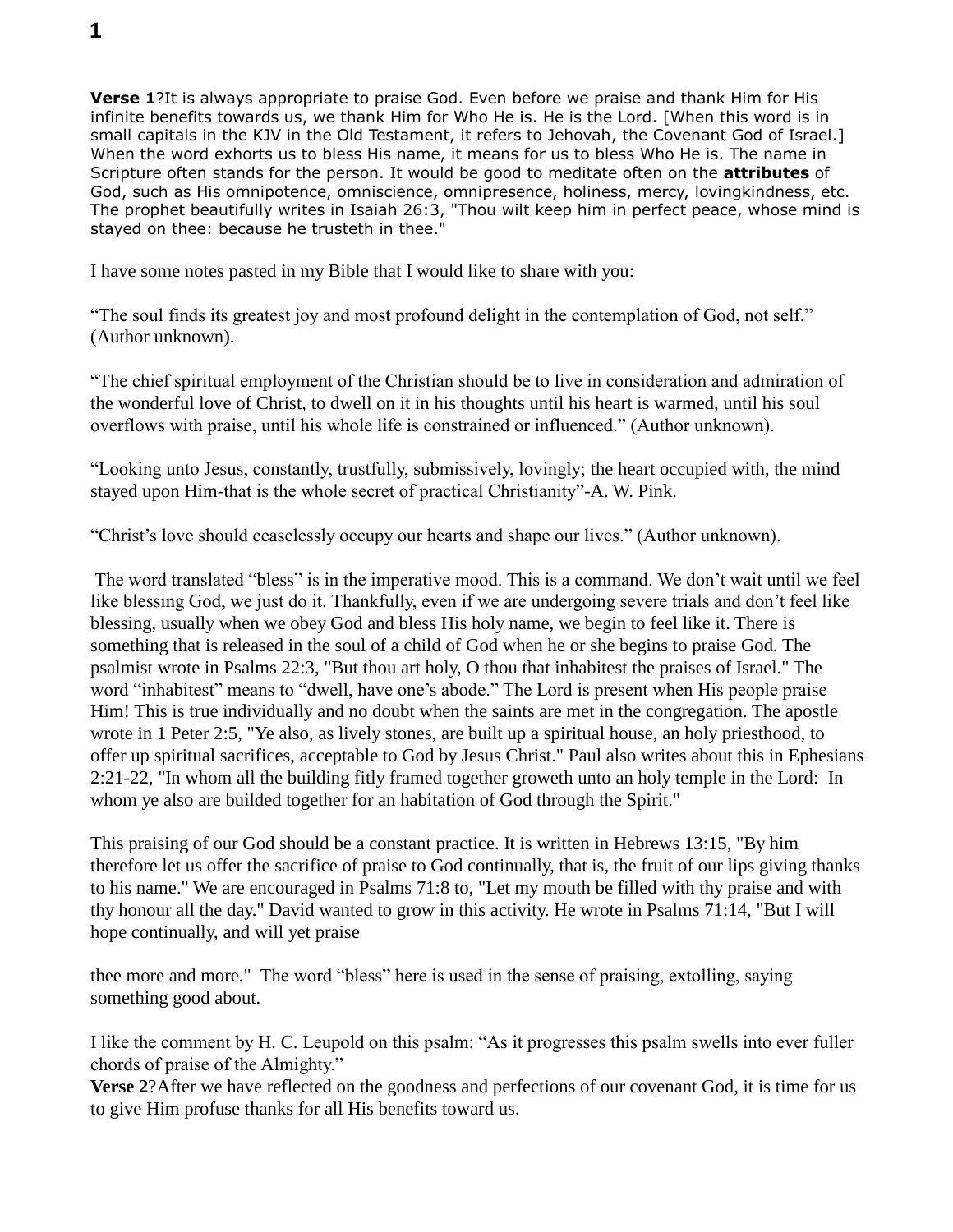**Verses 3-5**? The psalmist now lists some of those benefits:

As Leupold so cogently writes, "Among the separate blessings that especially call forth the praises of the Lord, **forgiveness of our iniquities** very properly stands first. "Iniquity" is "perversity." To be perverse it to turn from what is right; to turn to an improper use; to distort; to twist. This is reminiscent of Isaiah 53:6, "All we like sheep have gone astray; we have turned every one to his own way; and the LORD hath laid on him the iniquity of us all." The psalmist writes that He has forgiven **all** our iniquities! How this should cause us to shout with joy. Especially is this so when we consider the holiness of our God. The prophet writes in Habakkuk 1:13, "Thou art of purer eyes than to behold evil, and canst not look on iniquity…" The New Testament writer confirms this in James 2:10, "For whosoever shall keep the whole law, and yet offend in one point, he is guilty of all."

Thinking of this blessing, even if there were no others, should cause us great joy and thanksgiving. We should be able to always identify with H. G, Spafford as he wrote these sublime words, "My sin-oh, the bliss of this glorious thought; my sin, not in part, but the whole is nailed to the cross and I bear it no more. Praise the Lord, praise the Lord, O my soul!"

The comprehensiveness of this forgiveness is emphasized later in this psalm as the writer also mentions the words "sins" (v. 10), and "transgression" (v. 12).

I cannot conceive of a more beautiful passage that sums this up than Lamentations 3:22-23, "It is of the LORD'S mercies that we are not consumed, because his compassions fail not. They are new every morning: great is thy faithfulness."

The writer next states that He **healeth all our diseases**. From the context here the emphasis is probably on spiritual diseases. Speaking of sin, Christ said in Matthew 9:12, "But when Jesus heard that, he said unto them, They that be whole need not a physician, but they that are sick." However we do know that the Lord can and does heal bodily diseases. He does not always choose to do so, despite what the charismatics erroneously teach. Paul prayed that what was probably a physical affliction be removed from him, but the Lord let that affliction remain to keep Paul from being exalted and said to him, My grace is sufficient for thee." When we are sick we should pray for healing as is made plain in James 5: 13-16. It is also true that when our bodies are glorified and there is no presence of sin, which is the cause of sickness and death, all our diseases will have been healed. Paul made this plain in Philippians 3:21, "Who shall change our vile body, that it may be fashioned like unto his glorious body, according to the working whereby he is able even to subdue all things unto himself."

Next it is said that He **redeems our lives from destruction**. There are many things which could destroy our lives. Without God's grace we would each make shipwreck of the faith. We could destroy ourselves physically or spiritually. The redemptive work of the Lord Jesus Christ is not confined to our glorification; it has vast implications in our lives on earth. All our blessings come from God the Father, earned and mediated by Jesus Christ. Ultimately, of course He has redeemed His elect children from eternal destruction. In Romans 9: 22, Paul calls the non-elect "the vessels of wrath fitted to destruction." Speaking of the enemies of Christ Paul writes in Phil. 3: 19, "whose end is destruction." Also speaking of those who do not know Christ, Paul says of them in 1 Thess. 5: 3, "sudden destruction cometh upon them." Referring to the Second Coming of Jesus Christ, Paul says of them that know not Christ and obey not the gospel in 2 Thessalonians 1:9, "Who shall be punished with everlasting destruction from the presence of the Lord, and from the glory of his power;"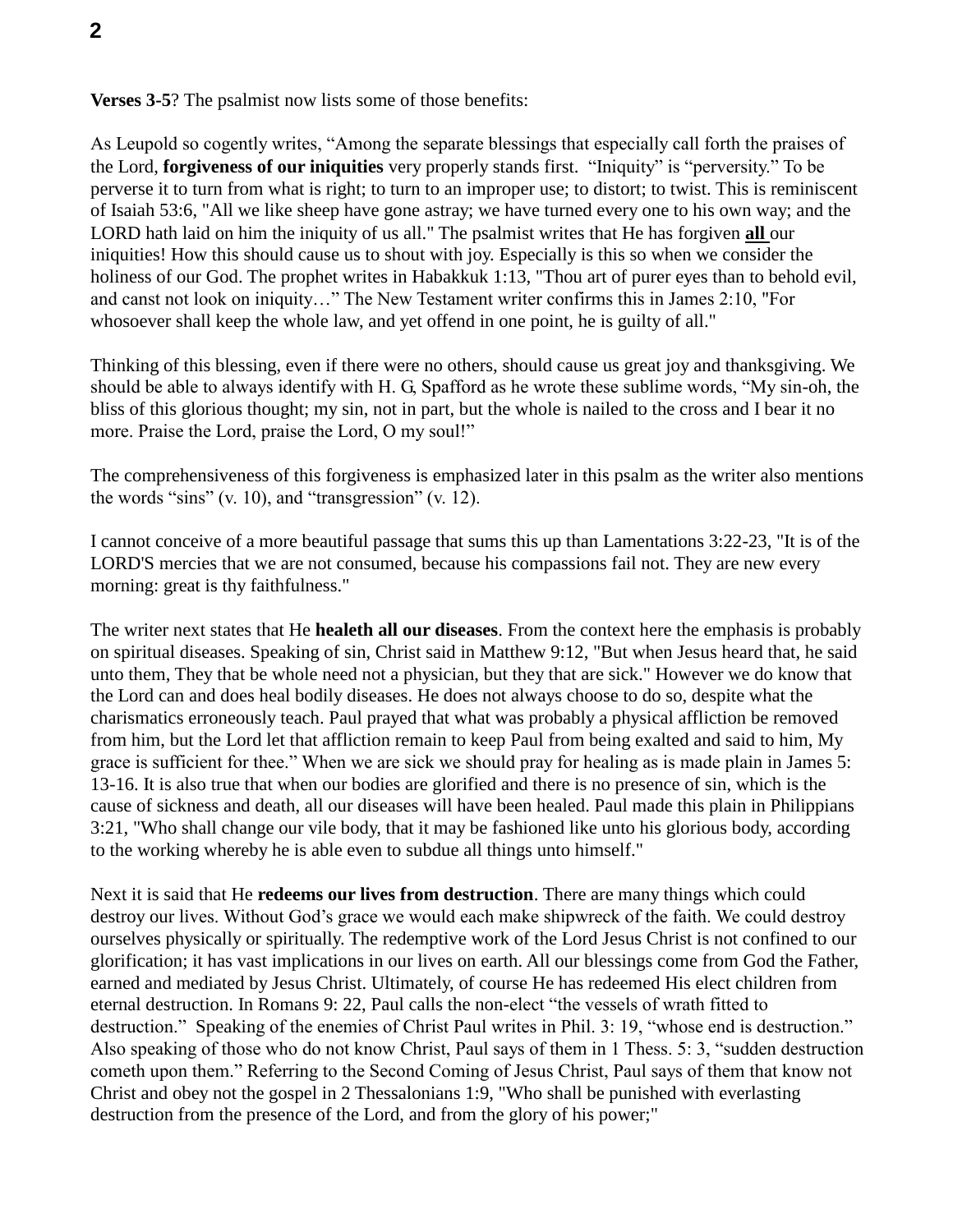In contrast, even though many of the Lord's children have been persecuted and some have died excruciatingly painful martrys' death, Jesus says of some of those who have been killed for His sake, "But there shall not an hair of your head perish." (Luke 21:18). Yes, He does redeem the lives of His children from destruction.

Next, He **crowns us with lovingkindness and tender mercies**. What beautiful words these are! How comforting that the Creator and Sustainer of this universe would be kind and tender with such rebels as we must confess that we are.

Speaking of this crowning of the saints, Charles Spurgeon preached "Our Lord does nothing by halves, he will not stay his hand till he has gone to the uttermost with his people. Cleansing, healing, redemption, are not enough, he must needs make them kings and crown them, and the crown must be far more precious than if it were made of corruptible things, such as silver and gold; it is studded with gems of grace and lined with the velvet of lovingkindness; it is decked with the jewels of mercy, but made soft for the head to wear by a lining of tenderness."

No wonder David could write near the end of his life, "Surely goodness and mercy shall follow me all the days of my life: and I will dwell in the house of the LORD for ever."

He also **satisfies our mouths with good things** and our youth is **renewed like the eagle's**. God blesses His people even unto old age. He renews them. David said "He restoreth my soul..." Paul wrote in 2 Corinthians 4:16, "For which cause we faint not; but though our outward man perish, yet the inward man is renewed day by day."

It is good to see God continually feeding, satisfying, strengthening His people even when they are physically old and feeble. A beautiful description of this is given in Psalms 92:12-14, "The righteous shall flourish like the palm tree: he shall grow like a cedar in Lebanon. Those that be planted in the house of the LORD shall flourish in the courts of our God. They shall still bring forth fruit in old age; they shall be fat and flourishing…"

Caleb was blessed with great physical strength in the Old Testament which could serve as an illustration of the spiritual strength with which God blesses His people all the days of their lives. He said in Joshua 14:11-12, " As yet I am as strong this day as I was in the day that Moses sent me: as my strength was then, even so is my strength now, for war, both to go out, and to come in. Now therefore give me this mountain, whereof the LORD spake in that day; for thou heardest in that day how the Anakims were there, and that the cities were great and fenced: if so be the LORD will be with me, then I shall be able to drive them out, as the LORD said."

A song writer wrote an inspirational song depicting Joshua's attitude:

The challenge how is here. What cause is there to fear? I will follow to the place where God has called. And though the task ahead is great, there is no need to wait; God's command is "conquer cities fenced and walled."

This mountain I shall own, But not for me alone. For my children I shall claim this Promised Land. Because the word of God is sure, the future is secure; All the power we need is in God's mighty hand.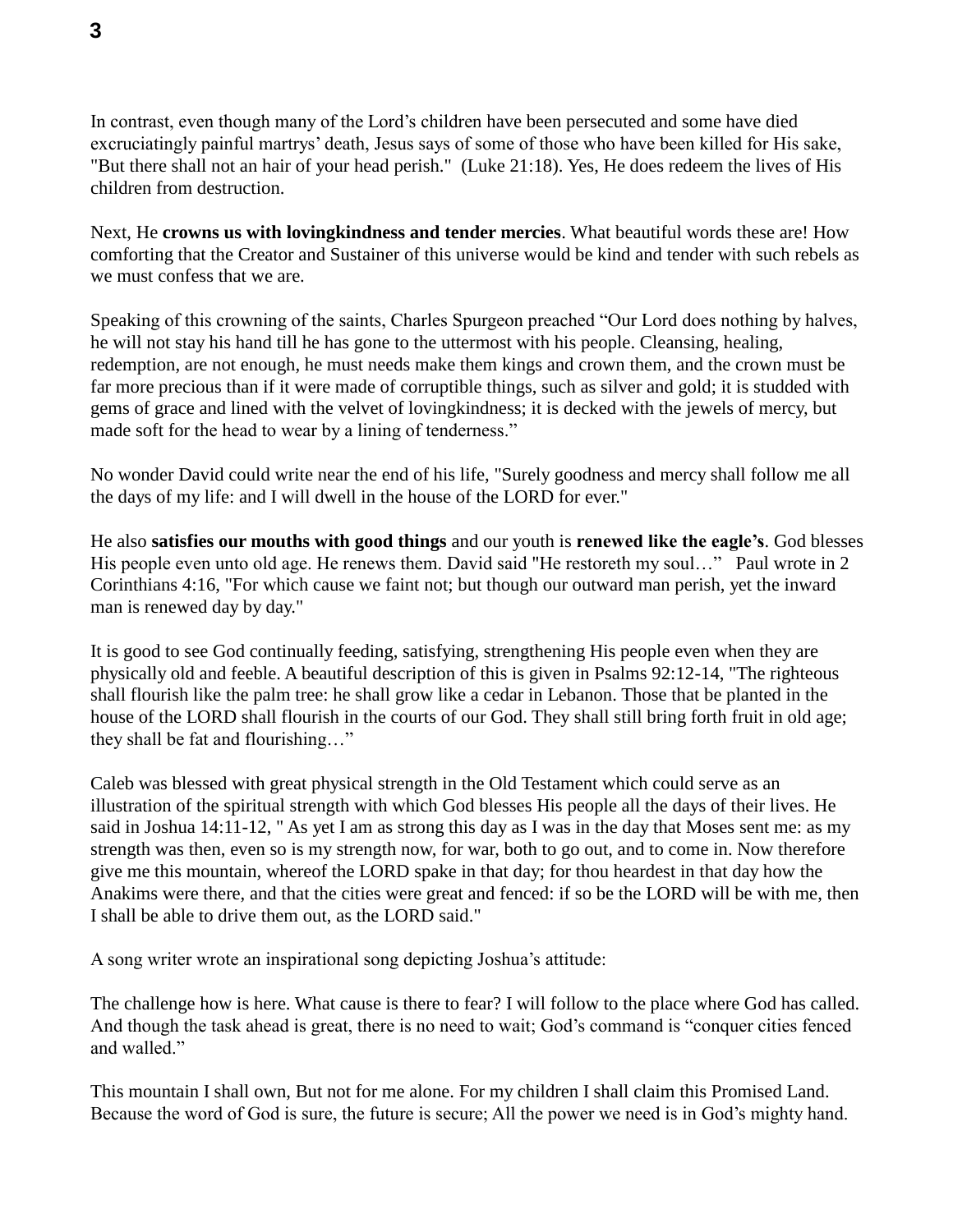Take courage and be strong. We'll sing the victor's song. All the blessings God has promised we may claim. So let us hasten to obey. Our Savior leads the way; He will help us win the battle for His name.

Give me this mountain, give me this mountain; To the land where giants grow. That's the place I want to go. Give me this mountain, this very mountain, I shall conquer in the power of the Lord. **-Frank Garlock**

Perhaps the classic that pertains to this wonderful truth is found Isaiah 40:31, "But they that wait upon the LORD shall renew their strength; they shall mount up with wings as eagles; they shall run, and not be weary; and they shall walk, and not faint."

**Verses 6**?God's people who have often been oppressed and mistreated by their enemies have drawn comfort from the fact that, sooner or later, maybe even after their deaths as martyrs, the Lord will execute righteous judgment on their enemies. This allows them to follow the example of the Lord Jesus, though He was terribly mistreated, "Who, when he was reviled, reviled not again; when he suffered, he threatened not; but committed himself to him that judgeth righteously:" (1 Peter 2:23). A very interesting passage that may throw some light on the eventual execution of righteous judgment is found in 1 Timothy 5:24-25, "Some men's sins are open beforehand, going before to judgment; and some men they follow after. Likewise also the good works of some are manifest beforehand; and they that are otherwise cannot be hid." God 's people are also comforted by the words of the Lord Himself in Luke 18:7, "And shall not God avenge his own elect, which cry day and night unto him, though he bear long with them?"

There are some edifying comments by Matthew Henry on this verse:

Man's injustice shall receive retribution at the hand of God. Mercy to his saints demands vengeance on their persecutors, and he will repay it. No blood of martyrs shall be shed in vain; no groans of confessors in prison shall be left without inquisition being made concerning them. *All* wrongs shall be righted, *all* the oppressed shall be avenged. Justice may at times leave the courts of man, but it abides upon the tribunal of God. For this every right-minded person will bless God.

Paul very comfortingly wrote in Romans 12:19, "Dearly beloved, avenge not yourselves, but rather give place unto wrath: for it is written, Vengeance is mine; I will repay, saith the Lord."

Servants or employees should be governed and comforted by this truth. Employers and others in authority should by duly warned and influenced by it. This is made plain by the Apostle Paul in Ephesians 6:5-9,

Servants, be obedient to them that are your masters according to the flesh, with fear and trembling, in singleness of your heart, as unto Christ; Not with eyeservice, as menpleasers; but as the servants of Christ, doing the will of God from the heart; With good will doing service, as to the Lord, and not to men: Knowing that whatsoever good thing any man doeth, the same shall he receive of the Lord, whether he be bond or free. And, ye masters, do the same things unto them, forbearing threatening: knowing that your Master also is in heaven; neither is there respect of persons with him.

**Verse 7**?Here the psalmist gives the premier example of what he had just written. The wicked Pharaoh had terribly and unjustly oppressed the nation of Israel. The people had groaned and cried out to God for deliverance. God sent Moses to be His agent in their deliverance. God graciously revealed Himself to Moses and revealed His "ways" to him. This is a broad expression and covers both the ways in which He operates in His providential government of the world and also the ways in which He would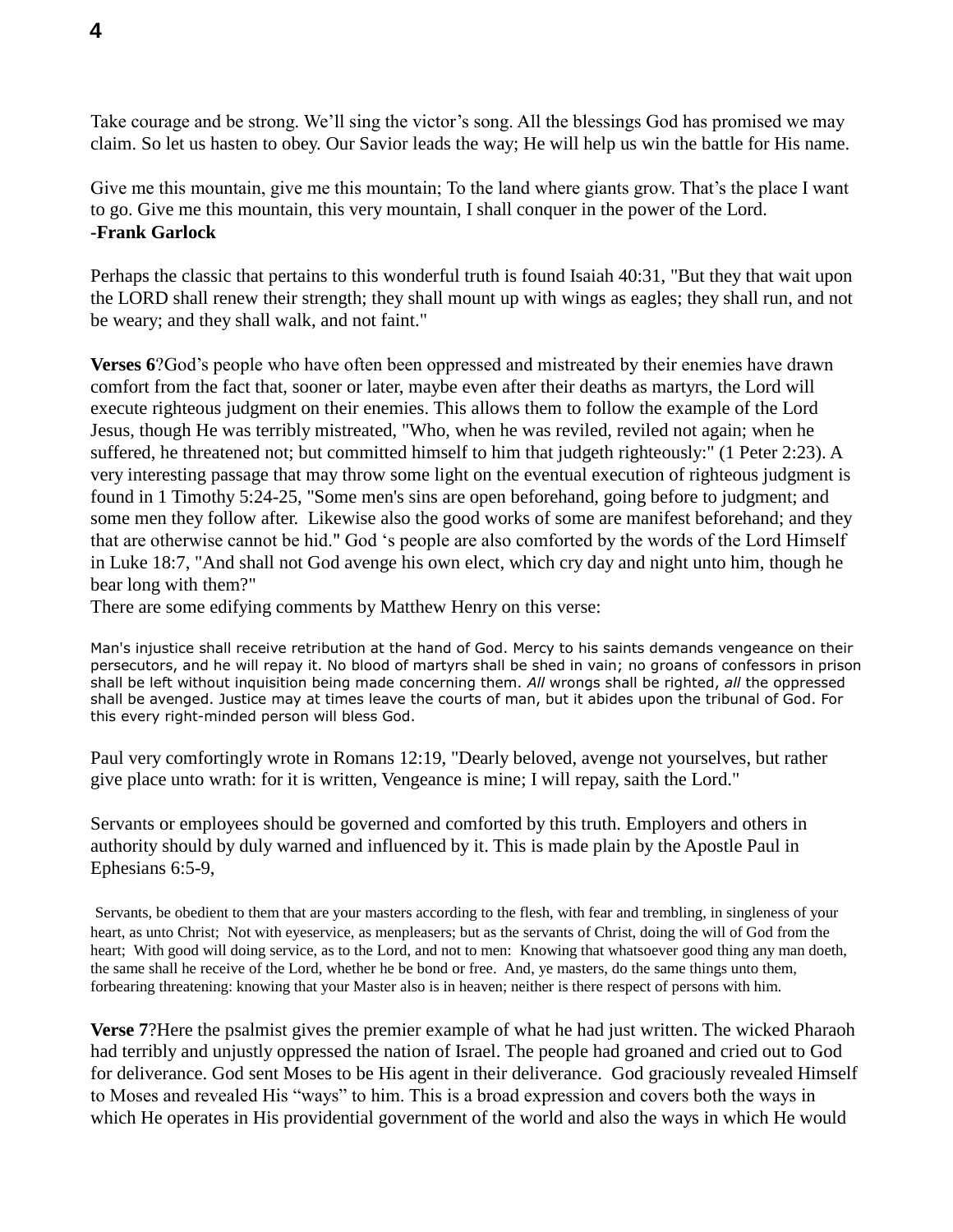have His people to walk, as revealed in the Ten Commandments and in other revelations of His law.

This was a sovereign, gracious act of God. He did not so reveal Himself to the heathen nations that dealt with Israel, including Egypt.

God has graciously granted to His people to know His ways today as He has given us the Holy Scriptures and the blessed Holy Spirit to enlighten our understanding of the Word of God.

## **God also made know His acts to the children of Israel.** Commenting on this, John Gill writes:

His works, his wonderful works; his plagues on their enemies the Egyptians; his redemption of them out of the house of bondage; his leading them through the Red sea as on dry land; his feeding them with manna in the wilderness, protecting them from their enemies, bringing them into the land of Canaan, and settling them there…

**Verse 8**?The psalmist now begins to reflect on the nature and being of God. One attribute is that He is "merciful and gracious." This expression is no doubt a quotation from Exodus 34: 6. This passage from Exodus is a quotation of God's own statement about Himself. Here He is graciously conveying to His people a revelation of His inmost being! God wants His children to know how merciful and gracious that He is. This reminds us of Hebrews 6: 17-20, and of Ephesians 3: 18, 19.

The Hebrew word is used 13 times in the Old Testament and is translated "merciful" 8 times and "compassion" 5 times. The often rebellious nation of Israel had abundant proof that He is indeed "slow to anger." The Lord does not have just a little mercy. He is "plenteous," or abounding in it.

**Verse 9**? The psalmist writes that He will "not always chide." This verb is also translated "strive." Very interestingly, another meaning of the verb is "to conduct a case or legal suit, sue." Leupold remarks on this: "According to the peculiar flavor of the verb used, this means that, whereas the Lord would have a legitimate cause for striving with Israel, He does not carry it through to the bitter end." A somewhat parallel to this is found in Isaiah 57:16, where the Lord says, "For I will not contend for ever, neither will I be always wroth: for the spirit should fail before me, and the souls which I have made."

If we would be thankful for our Lord's abatement of His righteous anger, we would imitate Him and follow the injunction of James 1:19, "Wherefore, my beloved brethren, let every man be swift to hear, slow to speak, slow to wrath:"

**Verse 10**?This verse contains one of those blessed understatements of Scripture! This is reminiscent of what David wrote in Psalms 130:3-4, "If thou, LORD, shouldest mark iniquities, O Lord, who shall stand? But there is forgiveness with thee, that thou mayest be feared." God never deals with His children as they deserve to be dealt with. This is pointed out in Ezra 9:13, "And after all that is come upon us for our evil deeds, and for our great trespass, seeing that thou our God hast punished us less than our iniquities deserve, and hast given us such deliverance as this;"

The reason for this glorious truth is explained by John Gill: "The wages of sin is eternal death: the reason why God deals not with nor rewards his people according to the due desert of their sins is because Christ has bore them, and the chastisement of them, and made satisfaction to divine justice for them…"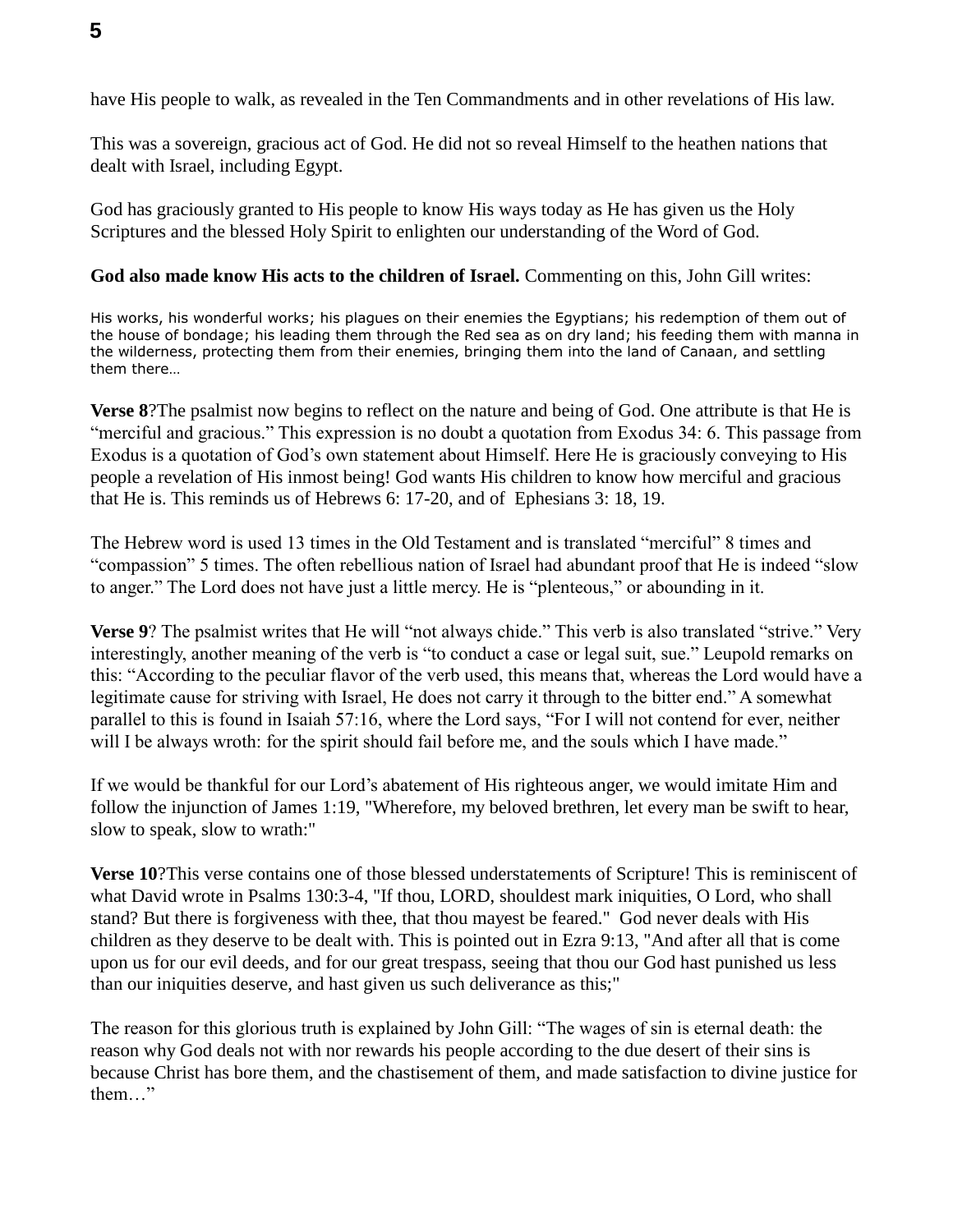**Verse 11**?This great love and compassion of our Lord is really incomprehensible, but the Holy Spirit gives several comparisons that cause us to be in awe and wonderment. One comparison would have us reflect on the incalculable distance between the heavens above and earth. To our limited human sight this appears to be infinity. We have all heard of the vastness of space, and finally reach the point that we know we cannot really comprehend such distances. And this is only an illustration from the physical universe that does not fully convey the vastness of God's mercy!

However, to avoid presumption, the writer makes it plain that this mercy is only for those who fear Him. Those who own Him as **Savior** must also acknowledge Him as **Lord**. Consider the sobering words of Jesus Christ in Matthew 7:21-23:

Not every one that saith unto me, Lord, Lord, shall enter into the kingdom of heaven; but he that doeth the will of my Father which is in heaven. Many will say to me in that day, Lord, Lord, have we not prophesied in thy name? and in thy name have cast out devils? and in thy name done many wonderful works? And then will I profess unto them, I never knew you: depart from me, ye that work iniquity.

**Verse 12**?The writer uses a second comparison, whose sweep is a vast as the first. East and West never meet! Because we have north and south poles, one can reach the north pole and then begin to go south. One can reach the south pole and then begin to go north. However, if one were to begin to go east, he would just go on and on and never be going west. Albert Barnes says of this concept: "That is, he has put them entirely away. They are so removed that they cannot affect us any more. We are safe from all condemnation for our sins, as if they had not been committed at all.

Consider the following passages:

Isaiah 43:25, "I, even I, am he that blotteth out thy transgressions for mine own sake, and will not remember thy sins."

Isaiah 44:22, "I have blotted out, as a thick cloud, thy transgressions, and, as a cloud, thy sins: return unto me; for I have redeemed thee."

**Verse 13**? The third comparison may be the most effective of the three here given. This is something we can readily relate to, the relationship of a good father with his children. This is so powerful that God calls Himself the Father of His children. He is infinitely more merciful the His children than are earthly fathers to theirs. This is pointed out in Matthew 7:11, "If ye then, being evil, know how to give good gifts unto your children, how much more shall your Father which is in heaven give good things to them that ask him?" When he is speaking of tenderness towards the children of God, Paul writes in 1 Thessalonians 2:11, "As ye know how we exhorted and comforted and charged every one of you, as a father doth his children,"

H. C. Leupold says of this verse: "The force of the application of this comparison gains a special emphasis in the Hebrew in that a tense form is used that stresses the fact that the Lord 'has *always* pitied those who fear Him.'" The expanded meaning of the word "pitieth" is "to love, love deeply, have mercy, be compassionate, have tender affection, have compassion."

**Verse 14?** This is not an excuse for sin, but it is comforting to know that God knows how weak we are. It would also behoove us to realize how weak we are. Then we would not be lifted up in pride or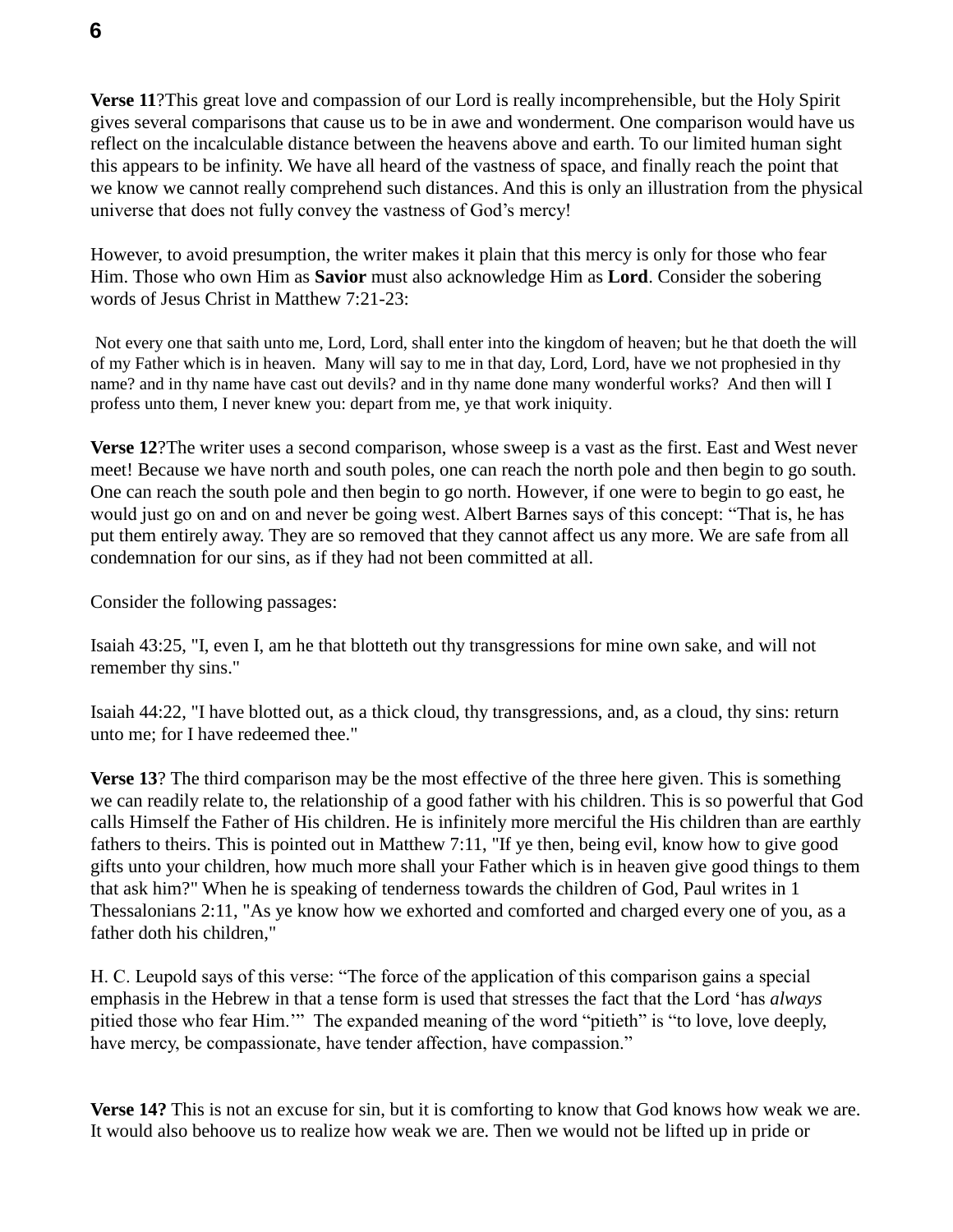become complacent and careless. We must realize that according to John 15:5, "I am the vine, ye are the branches: He that abideth in me, and I in him, the same bringeth forth much fruit: for without me ye can do nothing."

Jesus Christ also warned His disciples to remember how weak they were and consequently how watchful they should be. He said in Matthew 26:41, "Watch and pray, that ye enter not into temptation: the spirit indeed is willing, but the flesh is weak."

If we tend to get lifted up in pride we must remember what we are made of-dust. We must remember what God told Adam in Genesis 3:19, "In the sweat of thy face shalt thou eat bread, till thou return unto the ground; for out of it wast thou taken: for dust thou art, and unto dust shalt thou return." We are frail, subject to decay, and tend to soon sink when under a heavy load. God knows this, pities us, and gives us daily the strength that we need. We are comforted by Deuteronomy 33:25, "Thy shoes shall be iron and brass; and as thy days, so shall thy strength be."

**Verses 15 and 16?** In the Oriental desert-like conditions, grass, like virtually all vegetation, is very fragile and of short duration. It takes no more that the passing of the hot wind of the desert over it on a hot day and the grass is gone. The prophet also writes of this in Isaiah 40:6-8, "The voice said, Cry. And he said, What shall I cry? All flesh is grass, and all the goodliness thereof is as the flower of the field: The grass withereth, the flower fadeth: because the spirit of the LORD bloweth upon it: surely the people is grass. The grass withereth, the flower fadeth: but the word of our God shall stand for ever."

Knowing this it would be appropriate for us to pray the prayer of Psalms 39:4, "LORD, make me to know mine end, and the measure of my days, what it is; that I may know how frail I am." Another appropriate prayer is found in Psalms 90:12, "So teach us to number our days, that we may apply our hearts unto wisdom."

When we are in our youth and in the prime of our beauty and strength, we need to remember that we are only as a flower of the field, as a blossom. It opens with beauty and fragrance, but soon fades and perishes.

**Verses 17 and 18**? There is a great contrast here between the frailty of mankind and the mercy of the Lord. While it is almost impossible to overestimate the feebleness of man, it is certainly impossible to overestimate the enduring mercy of the Lord. God's mercy reaches from one eternity to the other. John Gill beautifully points out that in eternity past the mercy of the Lord was given to the vessels of mercy in the Covenant of Grace by the eternal decree of electing love. This mercy appears in time in regenerating and preserving grace and in God's providential watchcare over His people. It endures forever in eternal life in the world to come. It is impossible to adequately comprehend and describe this mercy of the Lord.

However, to prevent presumption on the part of those who might like to use grace as an excuse to sin, the writer says that this mercy is "upon them that fear Him." The mark of regenerate persons is that they have a filial fear of God. It is said of those who do not know the Lord that "there is no fear of God before their eyes." (Rom. 3: 18).

This mercy and righteousness is to "children's children." However this does not mean that the children of believers are automatically children of God. We can see this in the case of Jacob and Esau. They had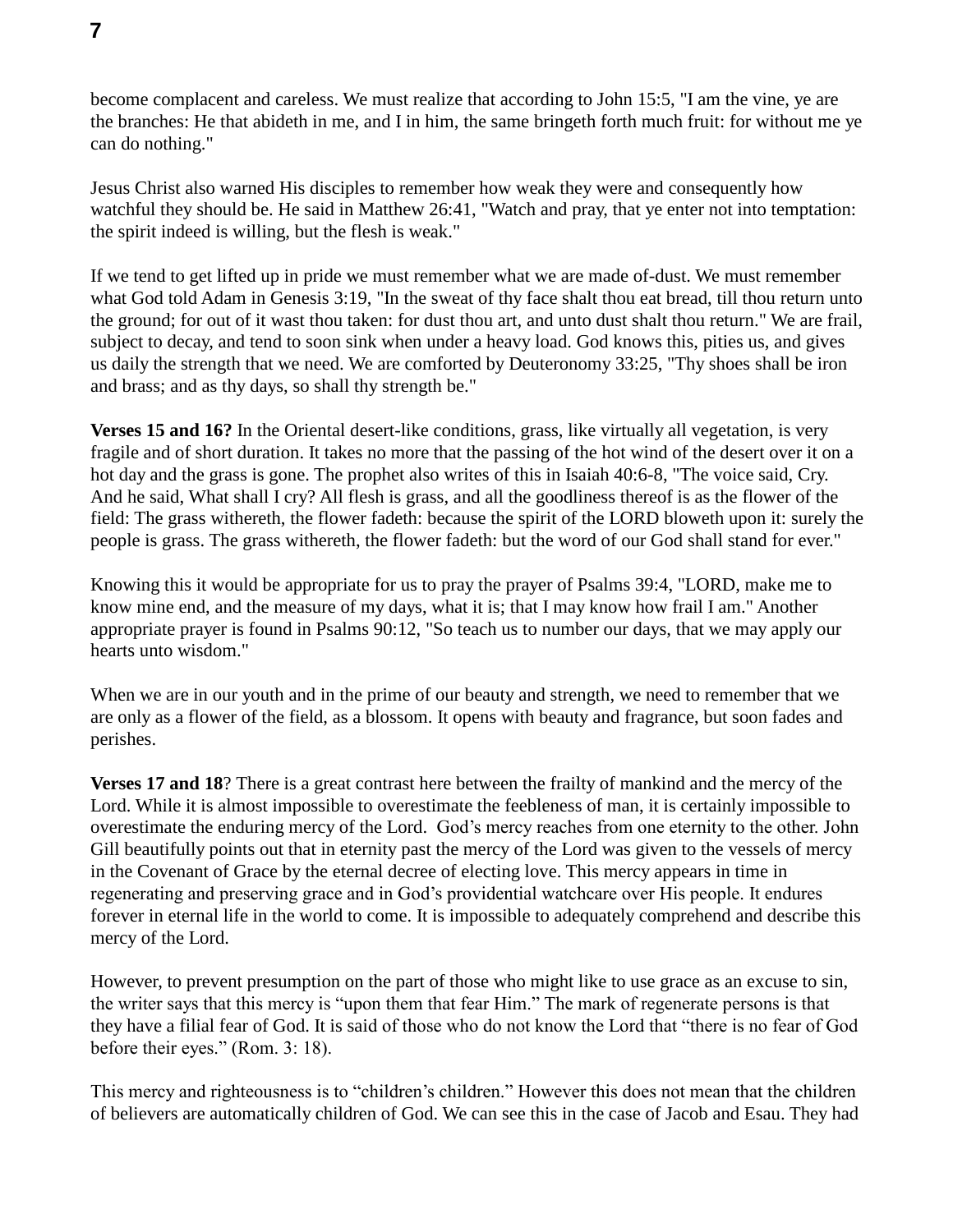godly parents, but Jacob was one of God's elect, while Esau was not. Here, in Psalm 103 there is a further description of those who are the recipients of this mercy and righteousness. They are the ones who keep His covenant and who remember His commandments to do them. This is not the cause of their salvation, but the evidence of it.

There is a similarity to this in Acts 2: 39. Peter preached to the people, "For the promise is unto you, and to your children, and to all that are afar off, even as many as the Lord our God shall call." Only those children whom the Lord would call, with his effectual call, were included in the promise.

**Verse 19?** An excellent comment on this verse is made by Albert Barnes: "God is a Sovereign. His throne is fixed and firm. His dominion is not vacillating and changing. His reign is not, like the reign of earthly monarchs, dependent on the capriciousness of a changeable will, or on passion; nor is it liable to be altered by death, by revolution, or a new dynasty. The throne of God is ever the same, and nothing can shake or overthrow it.

John Gill has an outstanding comment on the expression "his kingdom ruleth over all." He writes: "Over all created beings; over angels, good and bad; over men, righteous and wicked; over the greatest of men, the kings and princes of the earth. Good angels are subject to him devils tremble at him; saints acknowledge him as their King; the wicked he rules with a rod of iron; and kings reign by him, and are accountable to him…"

Family Bible Notes says of this expression of God's Sovereignty, "The government of God extends over all the works of his hands; nothing is so high as to be above his control, or so small and obscure as to escape his notice.

There is a majestic passage concerning God's sovereign rule in Isaiah 37:16, "O LORD of hosts, God of Israel, that dwellest between the cherubims, thou art the God, even thou alone, of all the kingdoms of the earth: thou hast made heaven and earth."

**Verse 20**? The psalm closes on the climactic note of calling for doxologies from God's creation, both animate and inanimate. First, the angelic beings are called on the praise God. This is the holy work they are always engaged in. This is apparent from Revelation 4:8, "And the four beasts had each of them six wings about him; and they were full of eyes within: and they rest not day and night, saying, Holy, holy, holy, Lord God Almighty, which was, and is, and is to come." Angels have much to praise God for. He created them, and confirmed His elect angels that they would never fall as did the others. What else could they do but ecstatically and constantly praise God, seeing they are constantly in His blessed presence?

It is said that they "excel in strength." In the New Testament they are called "mighty angels." (2 Thess. 1: 7). In 2 Kings 19: 35 we learn that only one of these mighty angels struck 185, 00 Assyrians dead in one night! This is all very comforting when we consider that at least some of these angels are involved in protecting God's children. It is said of these angels in Hebrews 1:14, "Are they not all ministering spirits, sent forth to minister for them who shall be heirs of salvation?"

There is a beautiful verse in the song *Thorny Desert* which vividly depicts these mighty ministering spirits: "He whose thunder shakes creation; He who bids the planets roll; He who rides upon the tempest, and whose scepter sways the whole; Round Him are ten thousand angels, ready to obey